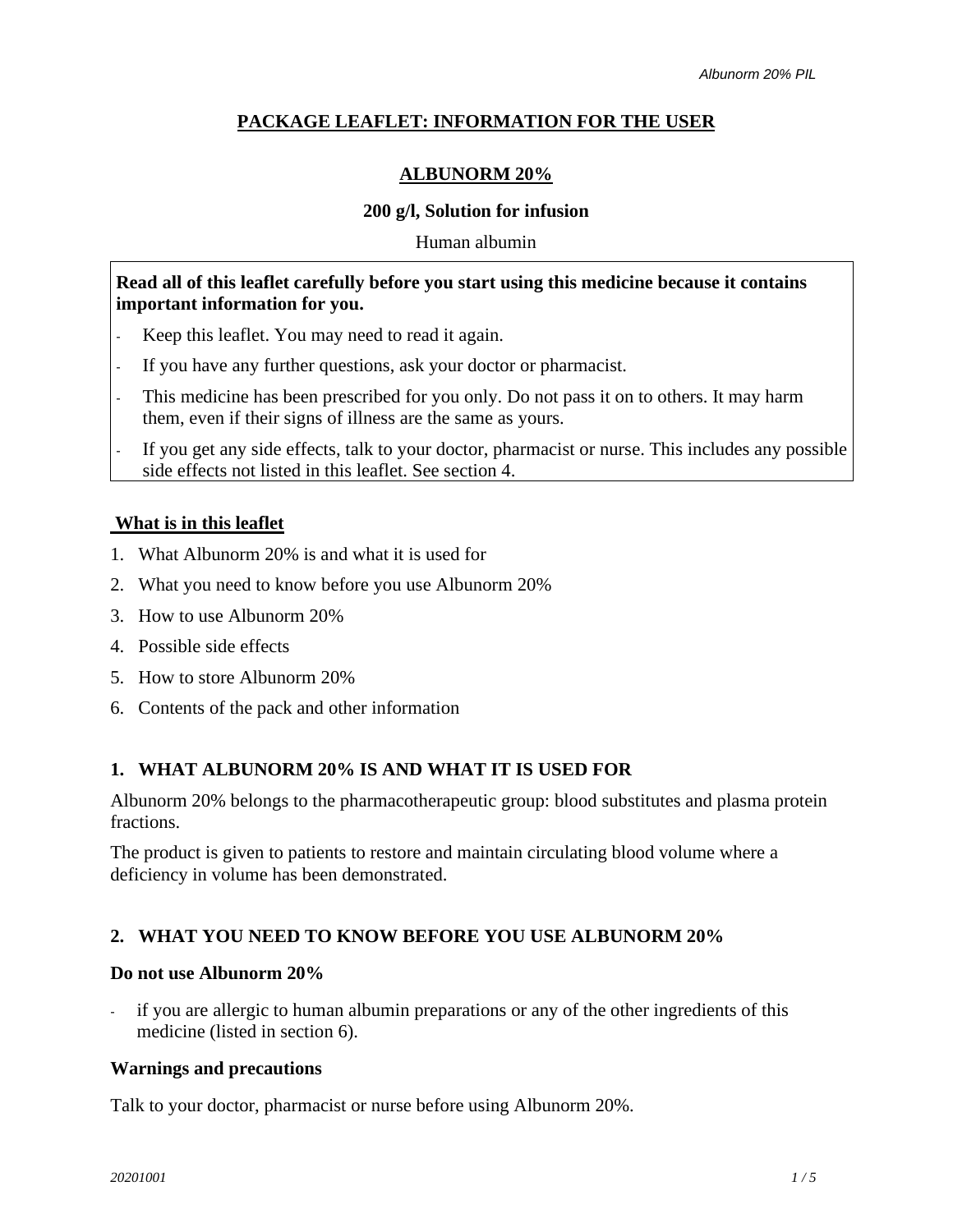## Take special care with Albunorm 20%

- if you are at special risk from increased blood volume e.g. in case of severe heart disorders, high blood pressure, dilated veins of the oesophagus, fluid in the lung, bleeding disorders, severely lowered red blood cell count or without urine output.
- when there are signs for increased blood volume (headache, breathing disorder, jugular vein congestion) or increased blood pressure. The infusion should be stopped immediately.
- when there are signs of an allergic reaction. The infusion should be stopped immediately.
- when it is used in patients with severe traumatic brain injury.

#### Virus safety

When medicines are made from human blood or plasma, certain measures are put in place to prevent infections being passed on to patients. These include:

- careful selection of blood and plasma donors to make sure those at risk of carrying infections are excluded
- testing of each donation and pools of plasma for signs of virus/infections
- steps included by the manufacturers in the processing of the blood or plasma that can inactivate or remove viruses.

Despite these measures, when medicines prepared from human blood or plasma are administered, the possibility of passing on infection cannot be totally excluded. This also applies to any unknown or emerging viruses or other types of infections.

There are no reports of virus infections with albumin manufactured to European Pharmacopoeia specifications by established processes.

It is strongly recommended that every time you receive a dose of Albunorm 20% the name and batch number of the product are recorded in order to maintain a record of the batches used.

## **Other medicines and Albunorm 20%**

No interactions of human albumin with other products are known so far. However, Albunorm 20% solution should not be mixed in the same infusion with other drugs, whole blood or packed red cells. Tell your doctor or pharmacist if you are taking, have recently taken or might take any other medicines.

## **Pregnancy and breast-feeding**

Human albumin is a normal constituent of human blood. No harmful effects are known when this product is used during pregnancy or breast-feeding. Particular care should be taken to adjust blood volume in pregnant women.

Ask your doctor for advice before taking any medicine.

#### **Driving and using machines**

There are no indications that human albumin impairs the ability to drive or to operate machines.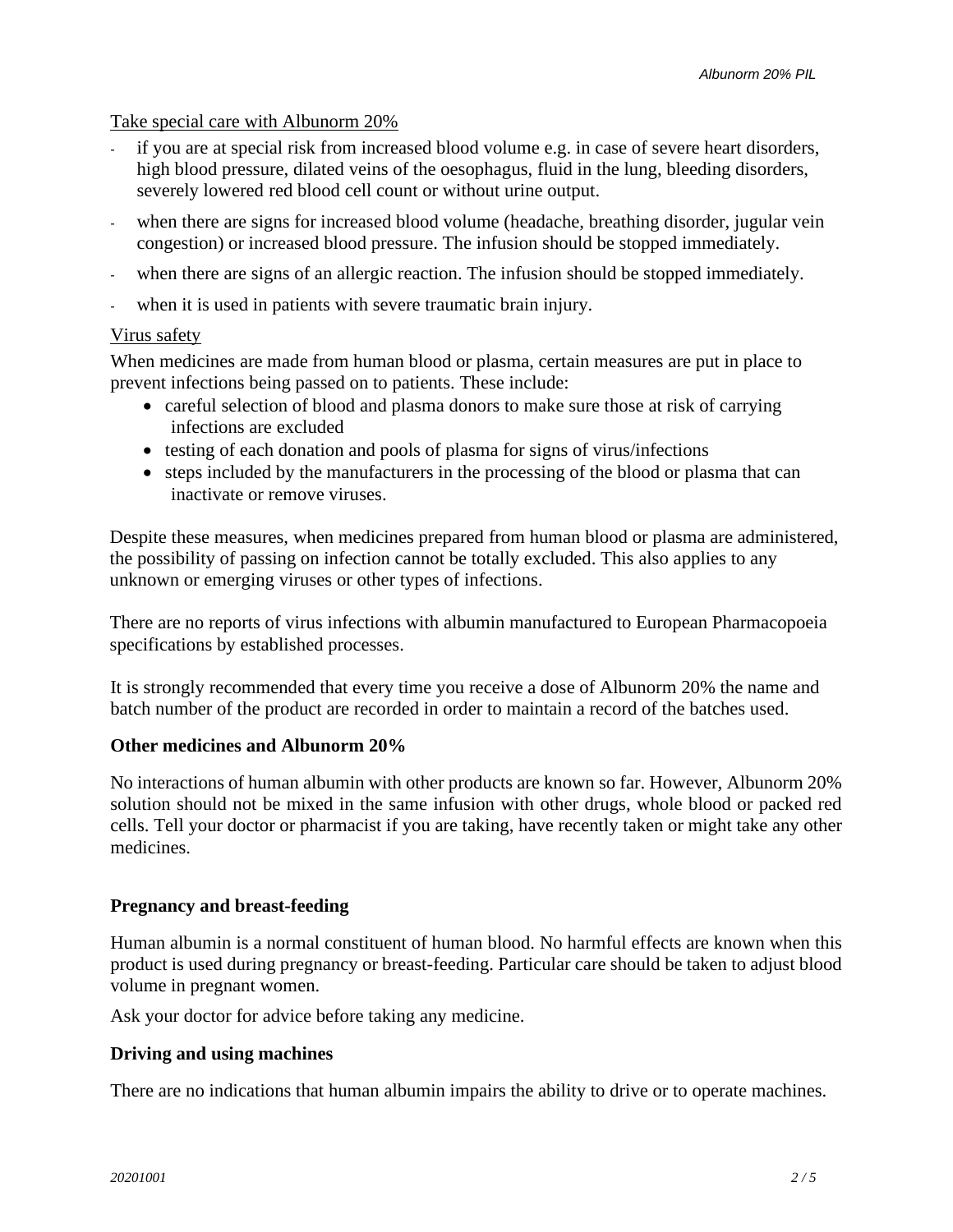### **Albunorm 20% contains sodium**

This medicine contains 331 - 368 mg sodium (main component of cooking/table salt) per 100 ml albumin solution. This is equivalent to up to 18.4% of the recommended maximum daily dietary intake of sodium for an adult.

## **3. HOW TO USE ALBUNORM 20%**

Albunorm 20% is ready for use as an infusion ("drip") into a vein. The dosage and infusion rate (how quickly you are given albumin into a vein) will depend on your particular condition. Your doctor will decide what treatment is best for you.

Instructions

- The product should be brought to room or body temperature before use.
- The solution should be clear and should not have a deposit.
- Any unused solution should be discarded.
- If you have any further questions on the use of this product, ask your doctor or pharmacist.

## **If you use more Albunorm 20% than you should**

If the dosage and rate of infusion are too high, you may develop headache, high blood pressure and discomfort breathing. The infusion should be stopped immediately and your doctor will decide if any other treatment is necessary.

## **4. POSSIBLE SIDE EFFECTS**

Like all medicines, this medicine can cause side effects, although not everybody gets them.

Side effects after infusion of human albumin are rare and they normally disappear when the infusion-rate is slowed down or stopped.

Rare: affects 1 to 10 users in 10,000:

Flush, urticaria, fever and nausea.

Very rare: affects less than 1 user in 10,000:

Shock due to hypersensitivity reaction.

Frequency not known: cannot be estimated from the available data:

Confusional state; headache; increased or decreased heart rate; high blood pressure or low blood pressure; heat sensation; [shortage](http://dict.leo.org/se?lp=ende&p=/Mn4k.&search=shortage) [of](http://dict.leo.org/se?lp=ende&p=/Mn4k.&search=of) [breath;](http://dict.leo.org/se?lp=ende&p=/Mn4k.&search=breath) nausea; nettle rash; swelling around eyes, nose, mouth; rash; increased sweating; fever; chills.

Reporting of suspected adverse reactions

If you get any side effects, talk to your doctor, pharmacist or nurse. This includes any possible side effects not listed in this leaflet. You can also report side effects directly via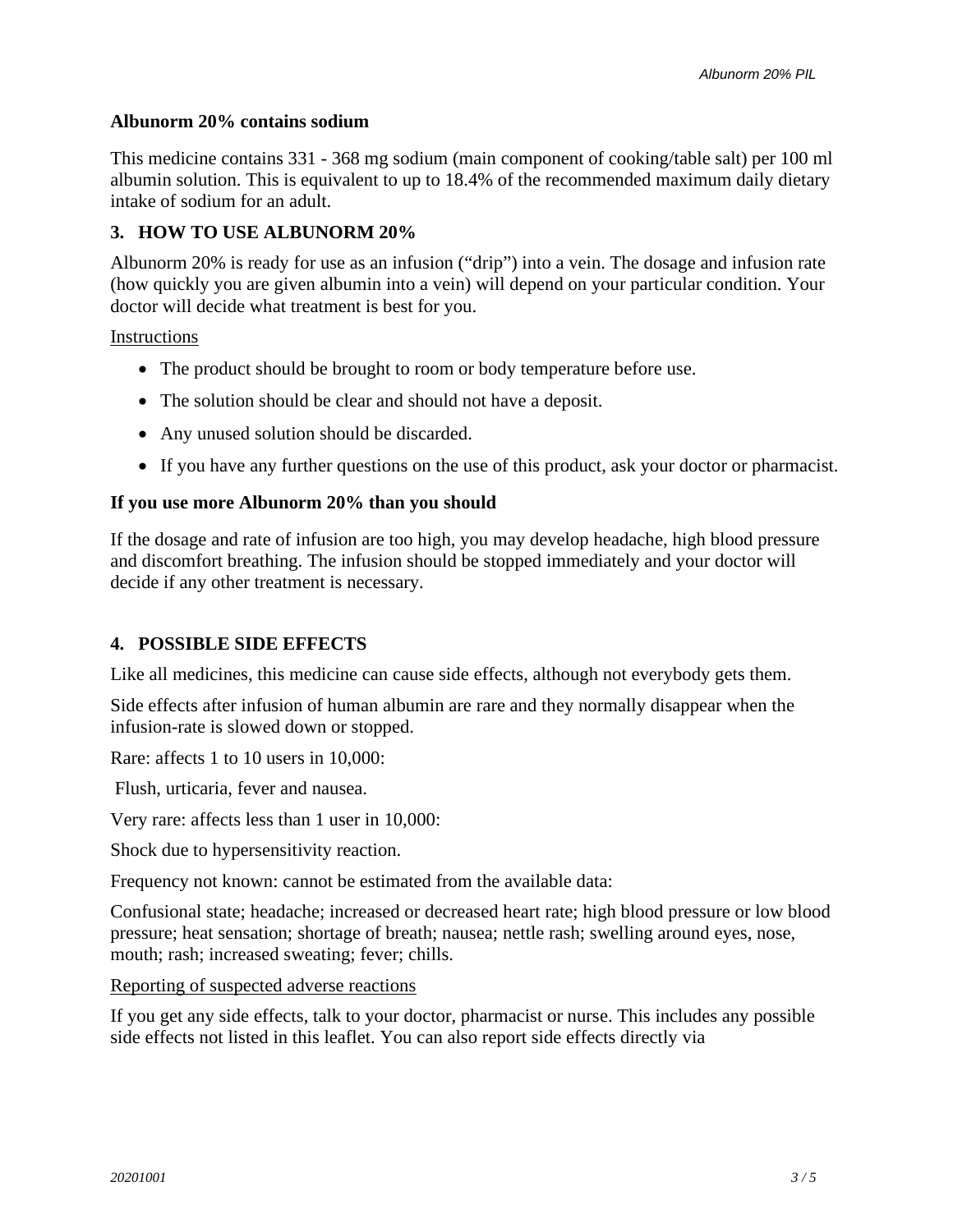Yellow Card Scheme

Website: [www.mhra.gov.uk/yellowcard](http://www.mhra.gov.uk/yellowcard) or search for MHRA Yellow Card in the Google Play or Apple App Store.

By reporting side effects you can help provide more information on the safety of this medicine.

## **5. HOW TO STORE ALBUNORM 20%**

Keep this medicine out of the sight and reach of children.

Do not use this medicine after expiry date which is stated on the label and the carton. The expiry date refers to the last day of that month.

Do not store above 25°C. Store in the original package in order to protect from light. Do not freeze.

Once the infusion container has been opened, the content should be used immediately.

The solution should be clear or slightly opalescent. Do not use solutions which are cloudy or have deposits.

Medicines should not be disposed of via wastewater or household waste. Ask your pharmacist how to dispose of medicines no longer required. These measures will help to protect the environment.

## **6. CONTENTS OF THE PACK AND OTHER INFORMATION**

#### **What Albunorm 20% contains**

- The active substance is 200 g/l human albumin derived from human plasma (bottle of 50, 100 ml).
- The other ingredients are sodium chloride, N-Acetyl-DL-tryptophan, caprylic acid and water for injections.

#### **What Albunorm 20% looks like and contents of the pack:**

Albunorm 20% is a solution for infusion in a bottle (50 ml - pack size of 1 and 10) Albunorm 20% is a solution for infusion in a bottle (100 ml - pack size of 1 and 10)

The solution is clear, yellow, amber or green.

Not all pack sizes may be marketed in all countries.

#### **Marketing Authorisation Holder and Manufacturers:**

Octapharma Ltd The Zenith Building 26 Spring Gardens Manchester M2 1AB United Kingdom